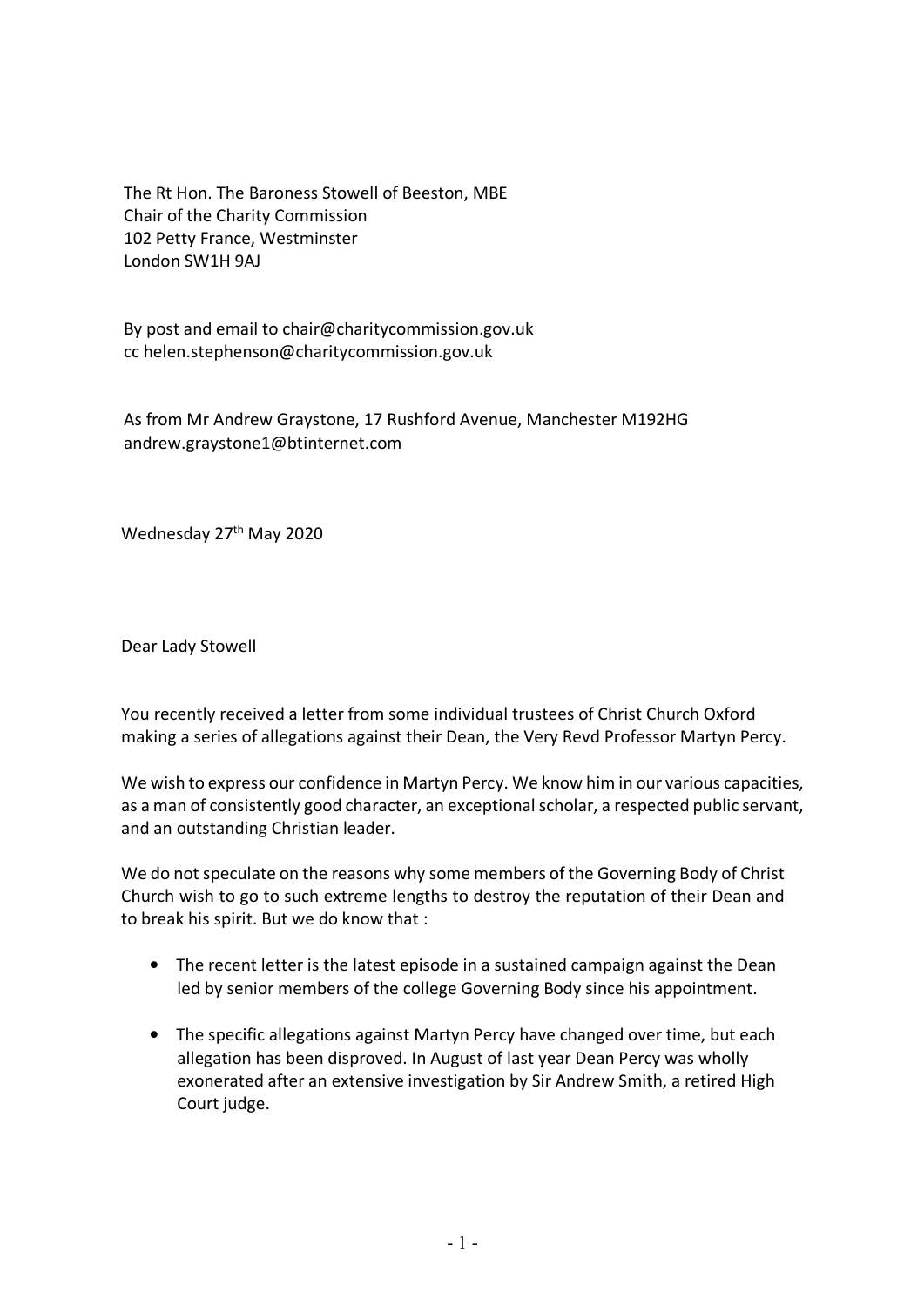- The signatories of the letter are far from objective. Several of them were revealed by Sir Andrew to have employed devious methods and offensive language in their efforts to break his resolve, and some will be parties to an Employment Tribunal to be heard next year.
- The grievances in the letter are a set of untested and gratuitous assertions for which no evidence is provided.
- The insinuation that Dean Percy personally represents a safeguarding risk is abhorrent and wholly unjustified.
- The suggestion that he "lacks a moral compass" is so far from the truth as to be laughable, were it not so insulting.

We believe that Martyn Percy is a victim of gross injustice and malice. We wish to see this damaging business resolved justly, and with the minimum delay, so that he can continue to exercise his gifts in leading Christ Church.

Respectfully yours,

| Professor Malcolm Airs OBE                       | Emeritus Fellow, Kellogg College Oxford      |
|--------------------------------------------------|----------------------------------------------|
| The Revd Jonathan Aitken                         | <b>Christ Church alumnus</b>                 |
| The Venerable Christine Allsopp                  | Archdeacon emeritus                          |
| Rt Hon Sir Tony Baldry                           | <b>High Steward of Banbury</b>               |
| Simon Barrow                                     | Director, Ekklesia                           |
| The Revd Canon Sue Booys                         | Team Rector, Dorchester Team Ministry        |
| Simon Broadbent                                  | Chair, The Ainstable Trust                   |
| The Revd Canon Andrew Bunch                      | Vicar of St Giles' and St Margaret's, Oxford |
| The Venerable Gavin Collins                      | Archdeacon of the Meon                       |
| The Revd Canon Rod Cosh                          | Chaplain, St Monica Trust                    |
| <b>Richard Dick</b>                              | Former High Sheriff of Oxfordshire           |
| Canon Barbara Doubtfire                          | Canon Emeritus, Christ Church Oxford         |
| The Rt Revd and Rt Hon The Lord Carey of Clifton | Former Archbishop of Canterbury              |
| The Revd Canon Anthony Dickinson                 | Anglican Chaplain in Genoa,                  |
|                                                  | Canon Emeritus, Christ Church Oxford         |
| The Very Revd Dr Jonathan Draper                 | General Secretary, Modern Church             |
| The Rt Revd Vivienne Faull                       | <b>Bishop of Bristol</b>                     |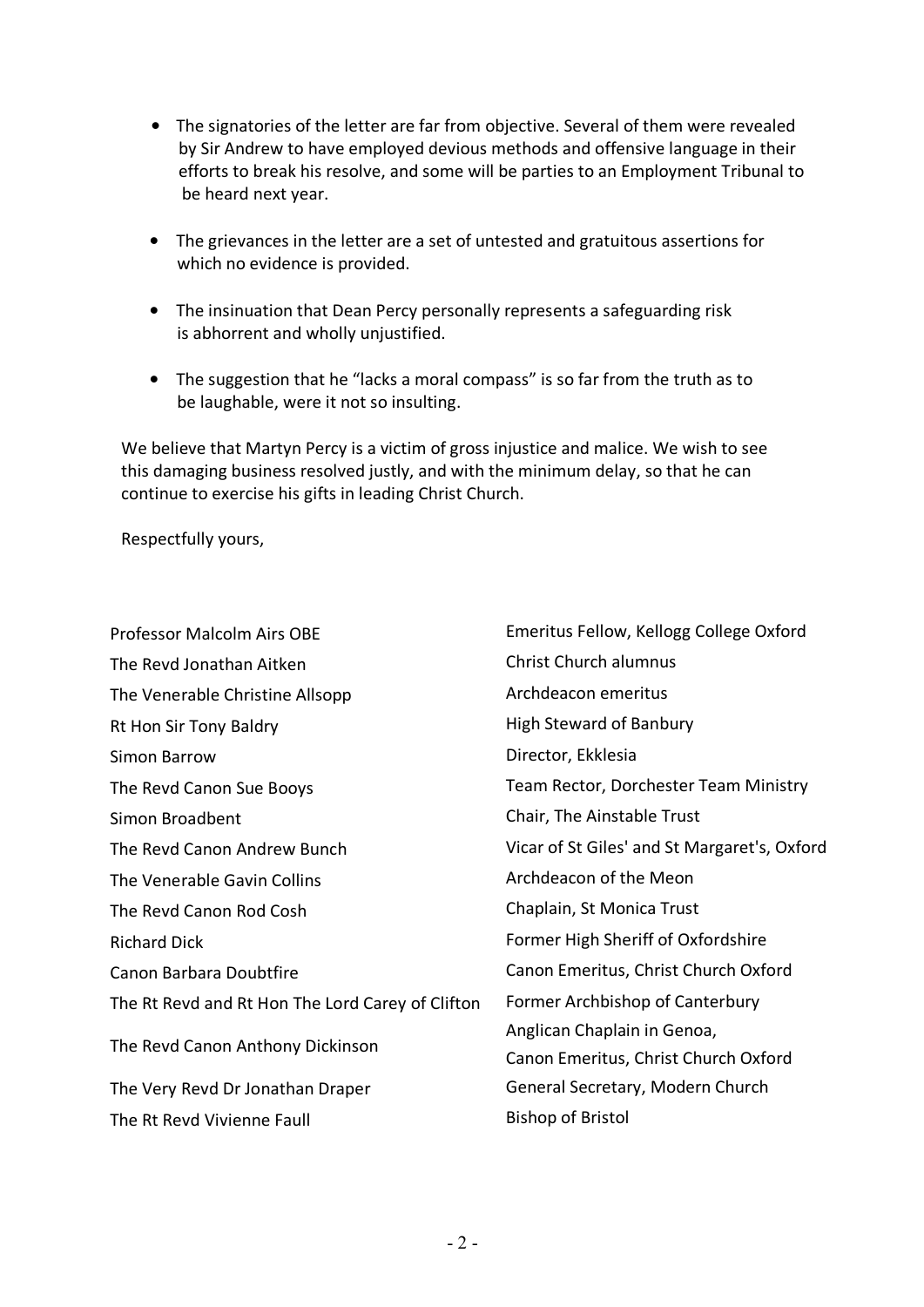The Rt Hon Frank Field

The Revd Canon Rosie Harper

The Rt Revd Nicholas Holtam, The Rt Revd Nicholas Holtam, The Very Revd Dr David Ison, Dean of St Paul's Cathedral David Lamming **Member of General Synod** The Revd Ruth Lampard Lord Lisvane Deborah Loudon

Dr Katie McKeogh, New College Oxford

The Very Revd Andrew Nunn **Dean of Southwark** 

The Very Revd Nicholas Papadopulos Dean of Salisbury Rt Revd Professor Stephen Pickard Charles Sturt University, Australia

The Revd Canon Professor Paul S. Fiddes Professor of Systematic Theology, University of Oxford and Principal Emeritus, Regent's Park College, Oxford

The Rt Revd Jeremy Greaves. The Rt Revd Jeremy Greaves, Diocese of Brisbane The Revd Canon Christopher Hall Canon Emeritus of Christ Church Oxford

Vicar, Great Missenden Honorary Canon of Christ Church Oxford Dr Adrian Hilton, **Chairman of the Academic Council**, The Margaret Thatcher Centre The Revd Dr T C Keighley The Revd Dr T C Keighley Co-ordinator, Martyn Percy Support Fund

The Revd Andrew Lightbown Rector of the Winslow Benefice

The Revd Lady Lisvane **former High Sheriff of Herefordshire** former High Sheriff of Herefordshire

Professor Gordon Lynch Michael Ramsey Professor of Modern Theology, University of Kent The Very Revd Ian S. Markham, Dean and president of Virginia Theological Seminary The Revd Canon Tom Moffatt Canon Emeritus, Christ Church Oxford The Venerable John Morrison Former Archdeacon of Oxford Hon Canon Emeritus, Christ Church Oxford The Rev'd Dr Steven Ogden **Principal**, St Francis Anglican Theological College, Brisbane Jayne Ozanne, The Community of the Director, Ozanne Foundation Member of General Synod